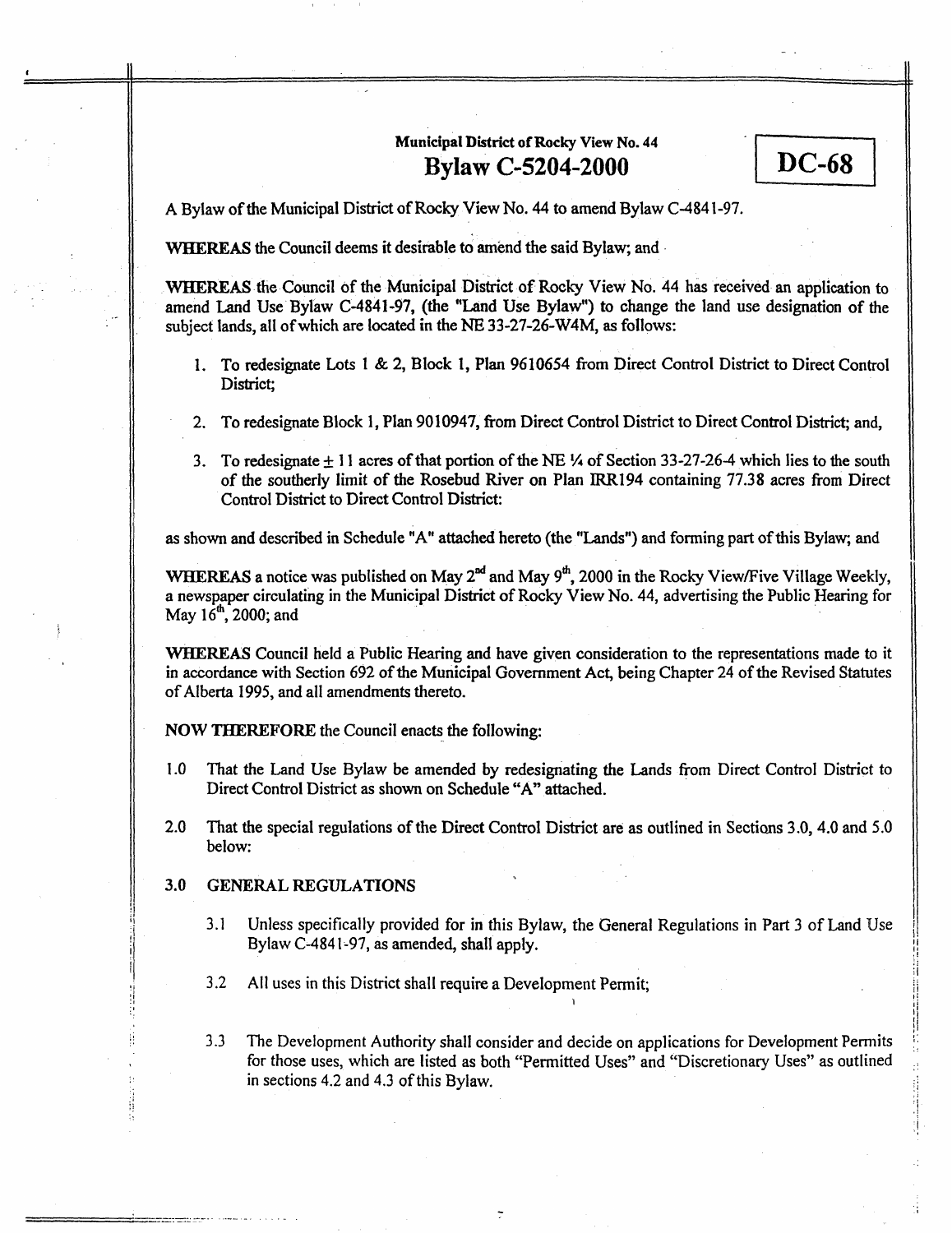# **Municipal District of Rocky View No. 44 Bylaw C-5204-2000**

**3.4** Where the applicant, or owner, proposes new development, expansion or construction **on** the subject lands the Development **Authority may** require submission of any of **the** following studies or reports from a qualified independent consultant, who is licensed to practice in the Province of Alberta., prior to rendering **a** decision on a Development Permit application:

3.4.1 A hydrogeological Study to the satisfaction of the Municipality and Alberta Environment, which shall include:

**I** 

**DC-68** 

'

- (a) **baseline** well data for properties adjacent to the subject quarter section to include the Villages of **Irricana** and Beiseker;
- (b) existing groundwater chemistry;
- (c) the rate and direction of groundwater flow;
- **(d)** long-term groundwater monitoring plan and facilities.
- **3.4.2A** TraEc Impact Analysis prepared to the satisfaction of the Municipality and Alberta Infrastructure, and shall:
	- identify the short-term and long-term impacts of existing and proposed development on the existing external transportation network; (a)
	- (b) include an analysis which defines the methods, including *costs,* to mitigate **an)**  negative impacts **on** the transportation network in order to secure a high standard of trafic safety and efficiency;
- **3.4.3 A** comprehensive Stormwater Management Plan prepared to the satisfaction of the Municipality and Alberta Environment and shal1 include;
	- (a) best management practices for storage and treatment of stormwater;
	- (b) retention ponds with **the** storage capacity to accommodate sufficient water for a minimum of eight **(8)** days;
	- (c) provisions to ensure that post-development **flow** of drainage and stormwater do not exceed pre-development flows;
- **3.4.4A** Management Plan for the safe handling and storage of hazardous wastes, substances or other materials proposed to be either generated on-site or brought to the site;
- **3.5** The primary source of water for the operation of the plant and administration building shall be from a well, licensed and approved by Alberta Environment.
- **3.6** Where the applicant, or owner, proposes to use a surface water supply **as** the primary source of other materials proposed to be either generated on-site or brought to the site;<br>The primary source of water for the operation of the plant and administration building shall be<br>from a well licensed and approved by Alberta E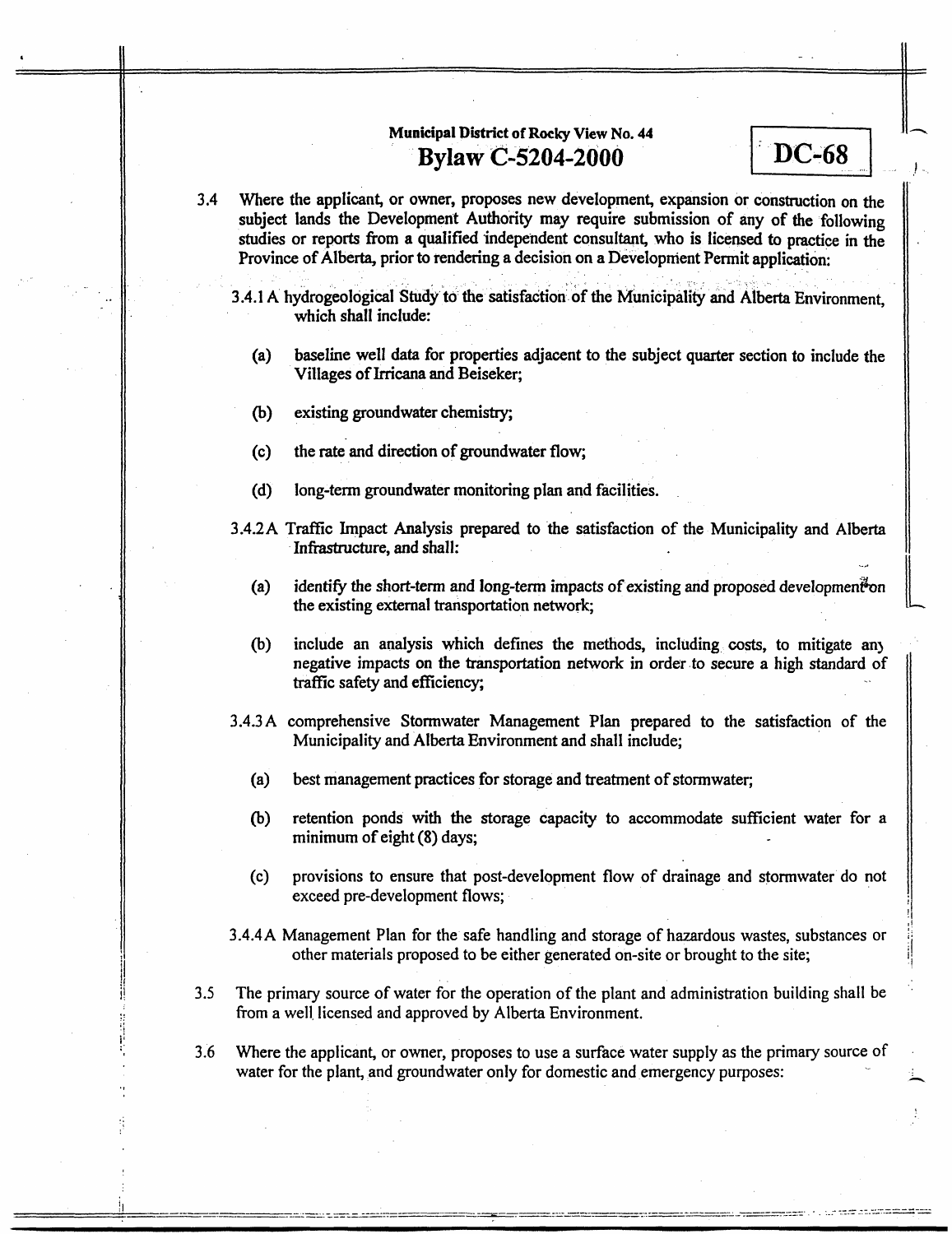# **Municipal District of Rocky View No. <sup>44</sup> Bvlaw C-5204-2000**

**3.6.1**  The Applicant shall seek Council approval with respect to the provision of a surface piped water supply and provide Councii with an agreement between the owner and an independent or third party water supplier to supply water;

**DC-68** 

- **3.6.2 The** applicant shall provide Council with complete plans and specifications respecting said water supply;
- **3.6.3**  The Applicant shall prepare **and** submit an independent Hydrogeological Study paid for **by** the Applicant which shall include:
	- (a) Baseline well data for properties adjacent to the subject quarter section including the Villages of **Imcana** and Beiseker;
	- (b) Existing groundwater chemistry;
	- (c) Rate and direction of groundwater flow; and,
	- (d) Long-term groundwater monitoring plan **and** facilities.
- **3.6.4**  If **the** results of the hydrogeological **study** in **3.7.3** above is not satisfactory in both form and substance to **both** the Municipality and Alberta Environment, the surface water supply shall not be approved.
- **.3.7** In all cases where independent studies or reviews are required pursuant to this bylaw, **such**  studies or reviews will be paid for by the Applicant and financially secured in a form satisfactory to the Municipal District of Rocky View No. **44.**

#### **4.0 LAND USE REGULATIONS**

**4** 

- **4.1** Purpose and Intent
	- **4.1.1** The purpose and intent of this District is to provide for the necessary facilities for the storage, crushing and processing of elemental sulphur, and pelletizing, packaging **and**  shipping of the resultant product.
- 4.2 List of Permitted Uses

**4.2.1** General Agricultural Uses pursuant to Section 43.10 of Land Use Bylaw **C-4841-97;** 

4.2.2Accessory buildings up to **a** maximum size of I830 **m2 (6,000** sq.R.).

4.3 List of Discretionary Uses

4.3. I Processing of Elemental Sulphur pursuant to Section **4.1.1** herein;

4.3.2 Main buildings, structures and equipment for processing, storage, crushing, pelletizing, packaging and shipping of elemental plant nutrient Sulphur;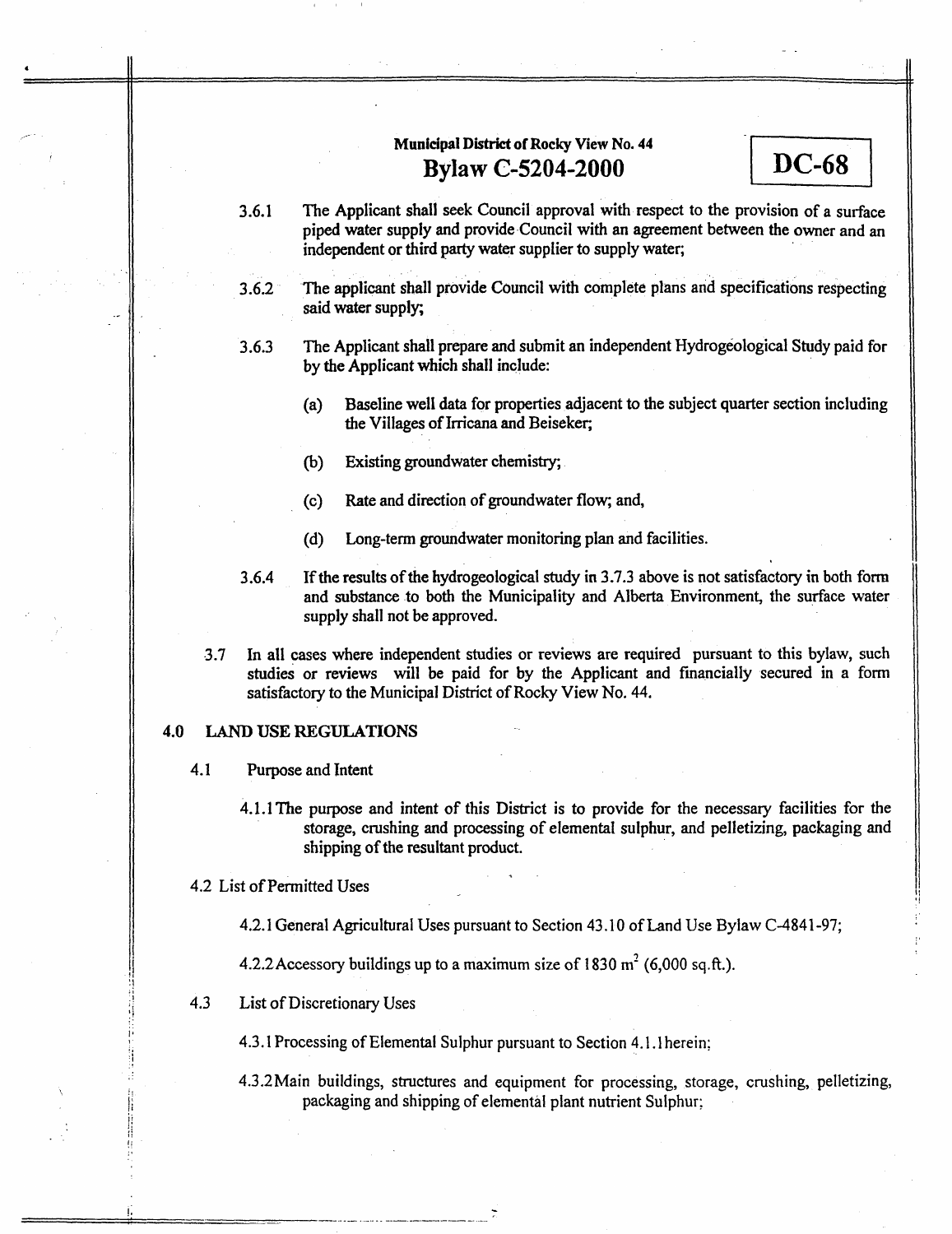### Municipal District of Rocky View No. 44 **Bylaw C-5204-2000**

**4.3.3** Offices directly associated with Sulphur processing, marketing and distribution and related facilities;

-.

**DC-68** 

-

4.3.4Emergency buildings, equipment and structures associated with Sulphur processing;

4.3.SRailway sidings, truck & **transport** loading arid unloading areas, manoevering **arw, docks**  and weigh scales, and ancillary equipment and facilities used to transport Elemental Sulphur and processed Sulphur products;

4.3.6Accessory Buildings larger than **1830 m2 (6,000 sq. ft.);** 

4.3.7 Retention/detention ponds and ancillary equipment;

- **4.4**  Parcel Size: The minimum parcel size shall be the **area** controlled by the limits of this Direct Control Bylaw **as** outlined and described **by** Schedule **"A"** attached hereto.
- **4.5**  Subdivision: Subdivision of **the** lands for any of the prescribed uses shall not be permitted without amendment to **this** Direct **Control** Bylaw,
- *4.6*  Outside Storage: **The** outside storage of Elemental Sufphur is permitted provided **a11** EIementaI Sulphur is sealed in weather-proof packaging and the maximum height does not exceed three  $(3)$ metres.

#### **5.0** DEVELOPMENT **REGLJL,ATIONS**

**c** 

In addition to the regulations referenced by 3.0 and 4.0 herein, the following regulations shall apply to this District:

- **5.1** Application Procedure for Development Permits
	- **5.1.1** An application for a Development Permit shall be accompanied by the following Information to the satisfaction of the Development Authority or the relevant government agency:
		- **a** key plan drawn at a scale satisfactory to the Municipality showing the proposed development, in relation **to** nearby roadways, railways, waterways and to any topographic feature or landmark; **(a)**
		- **(b) a** plot plan drawn to a scale of not less than 1 : 1000 showing:'
			- (i) contours at intervals of not more than I **.O** metre (3.28 **ft)** throughout the site;
			- (ii) the specific location of any and all buildings or structures and/or other attendant development which the Applicant intends to have considered by the Development Authority and relevant to the issuance of a Development Permit;
			- (iii) the present and proposed means of access and egress From any municipal roadwa:' to any development proposed for the Lands or portions thereof, including any  $intersection$  treatment(s) on or adjacent to the site and schedules for construction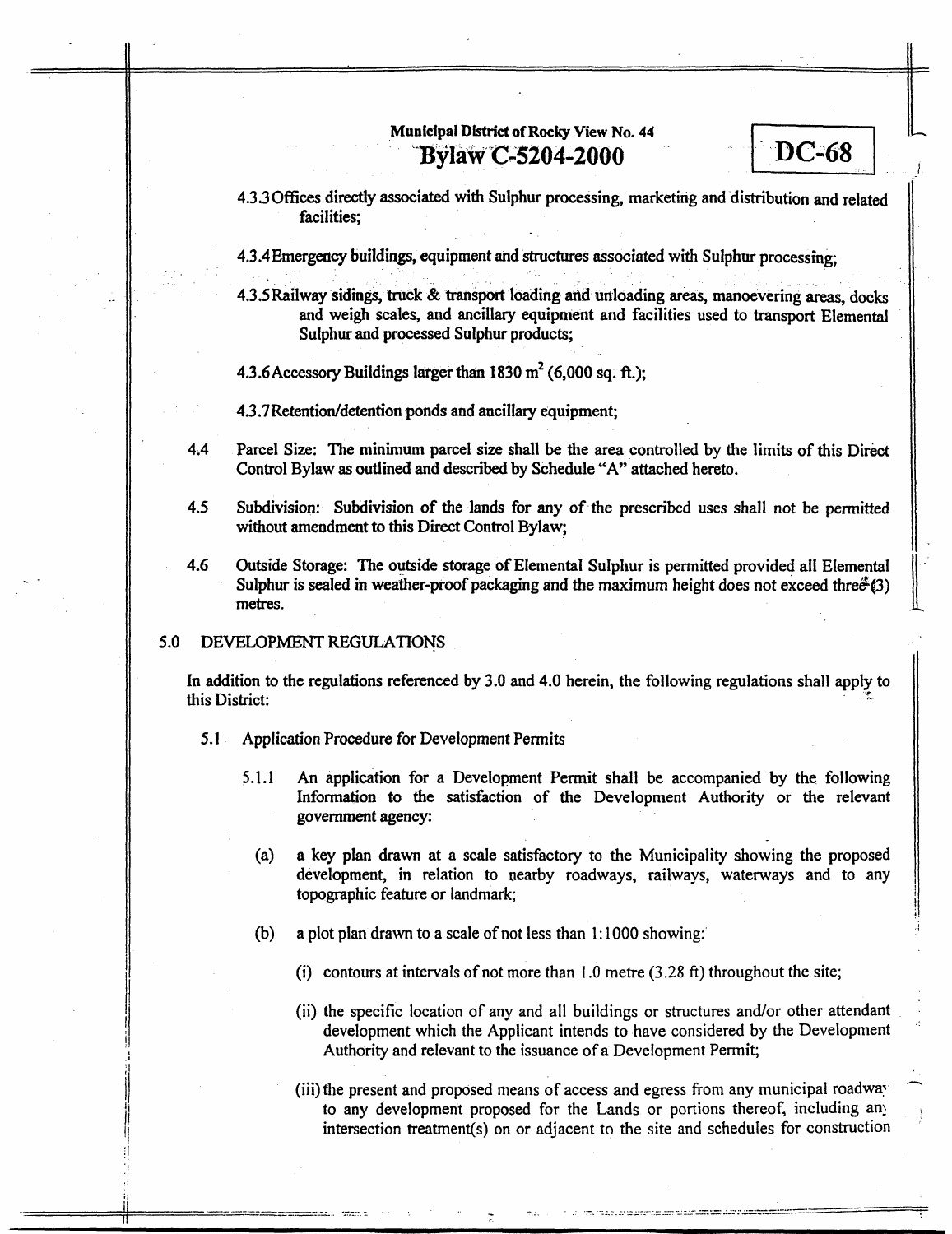# **Municipal District of Rocky View No. 44<br>
<b>B**VIaw C-5204-2000 **Bylaw C-5204-2000**

**by** the Applicant of same;

- (iv) **the** location or proposed location of any water *or* waste-water extraction, storage and/or treatment or disposal facilities;
- (c) detailed reports prepared by qualified professionak outlining the projected method of managing, controlling or mitigating any adverse effects resulting **fiom** noise, dust, or drainage **from** or into the site, **access** to/from municipal roads **andlor** adjacent lands, including the submission of baseline or benchmark data against which future measurements and analysis *can* be compared;
- **(d) such** other information **as** required by the Development Authority.
- 5.2 Dust and Drainage Control
	- **5.2.1** Dust control measures shall be a condition of the Development Permit pursuant to Section 5.1.1 **(c)** herein.
	- 5.2.2Pursuant to **5.1.1(c)** herein, surface drainage patterns shall be maintained adjacent to and within the area disturbed by processing or other attendant uses to prevent surplus accumulation of surface run-off unless otherwise approved **by** both the Municipality and Alberta Environmental Protection.

#### 5.3 Noise Control

/'

**I** 

- 5.3.lNaise control measures, periodic monitoring, and submission of the reports shall be a condition of the Development Permit pursuant to Section 5.1.1(c) herein.
- *5.4* Landscaping and Fencing
	- 5.4.1Landscaping and fencing shall be conditions of the Development Permit including a planting and maintenance program for the purpose of enhancing the visual appearance and security/safety aspect of the development.
- *5.5* Fire Suppression and Abatement
	- 5.5.1Fire suppression and abatement measures shall be included **as a** condition of the Development Permit if required by the Development Authority.
- 5.6 Access and Haul Routes
	- 5.6.1 **Access** to the Lands for all purposes shall be designed and constructed in accordance with municipal standards and the conditions of **a** Development **Permit.**

'

**5.6.2As** part of a Development Permit application, the Applicant shall submit a Traffic Management Plan satisfactory to the Development Authority which outlines the routes by which trucks servicing the site will be regulated from SH #72 and HWY #9 travelling on the north-south Municipal road allowance.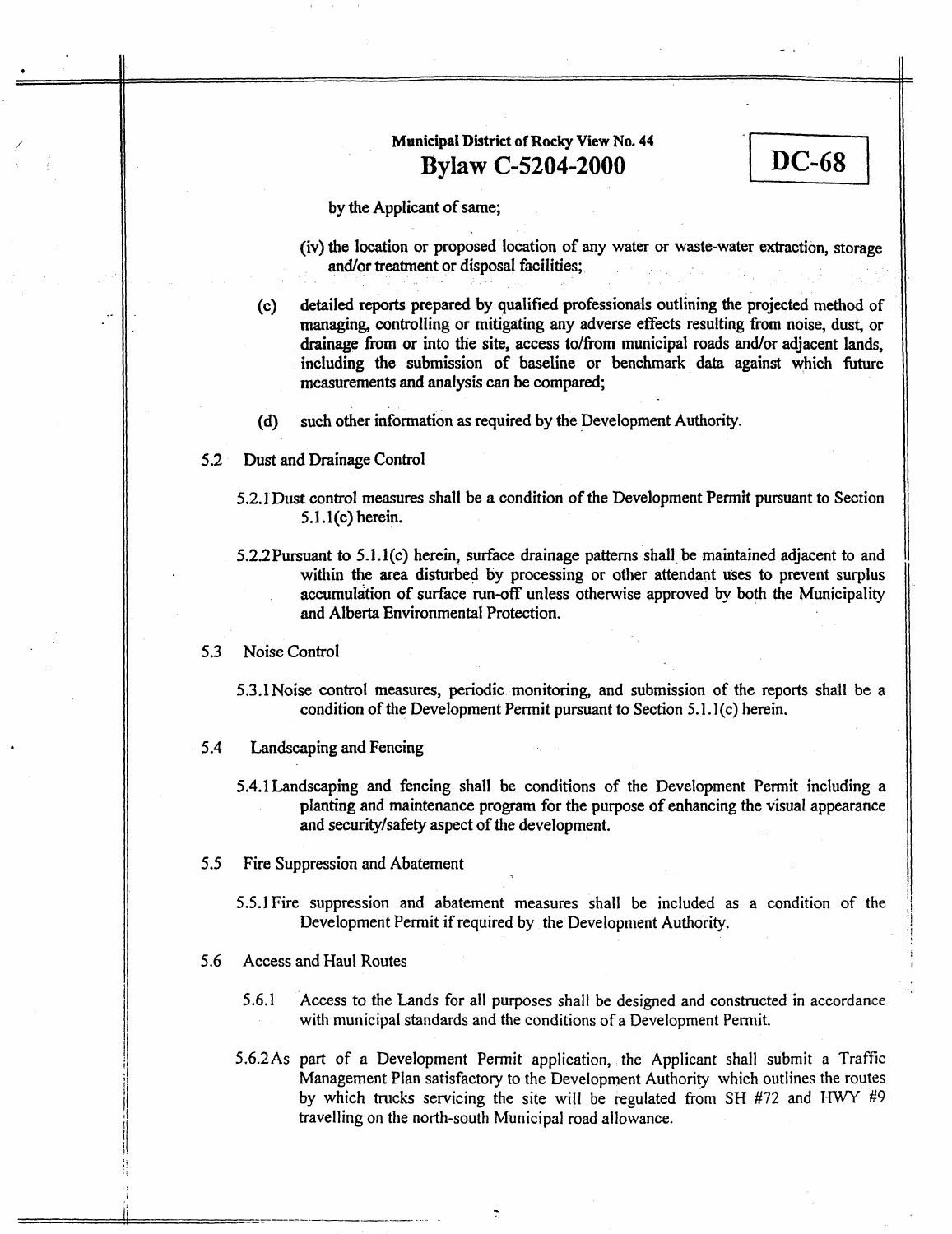### **Municipal District of RocQ View No. 44 Bylaw C-5204-2000**

**5.6.3** The Applicant shall enter into a Road Maintenance Agreement with the Municipality to the satisfaction of the Director of Transportation and Field Services prior to the issuance **of**  any Development Permit for the site.

-. I

DC-68

### **6.0** DEFINITIONS

**I** 

- **6.1** *Agaceni* Land means land or a portion of land that is contiguous to the parcel of land that **is**  subject to **a** development application and includes land **or** a portion of land **that** would be contiguous if not for **a** public roadway, primary highway, river or stream, or reserve lot.
- **6.2** *Applicant*  **means** the registered owner of **the** land **or** his or her representative or agent certified **as** such.
- **6.3**  *Councif* - means the Council of the Municipal District of **Rocky** View No. **44.**
- **6.4** Development means:

**6.4.1** any excavation or stockpile and the creation of either of them,

- **6.4.2a** building or **an** addition **to,** or replacement, or repair **of a** building and **the** construction of placing in, on, **over** or under land of any of **them,**
- **6.4.3a** change in use of land or a building **or** an act done in relation to land or **a** building **tha+**  results in or is likely to result in a change of use of the land or the building, or
- **6.4.4a** change in the intensity of the **use** of land or a building or **an** act done in relation to land or **a** building that results in or is likely to result in the change in the intensity of use of the land or building.
- **6.5** *Stormwater Management PIan* = means that Plan prepared and submitted in accordance *with*  Article **3.5.3** of this Bylaw.
- **6.6** Terms not defined herein have **the** same meaning **as** defined in Part One, Section 8.0 of Land **Use** Bylaw **C-484** *1-97.*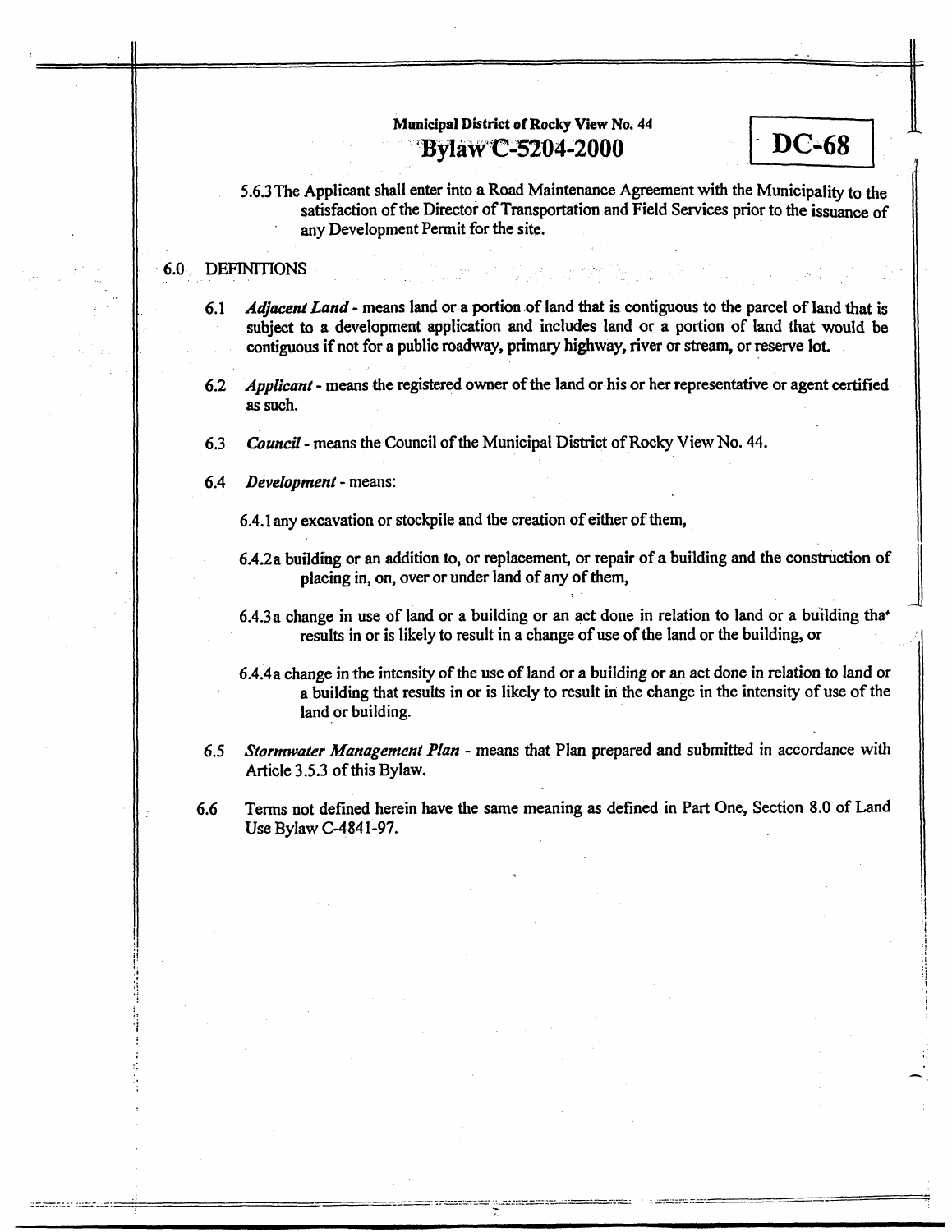# **Municipal District of Rocky View No. 44 Bylaw C-5204-2000**

### 7.0 **IMPLEMENTATION**

7.1 **This Bylaw comes into effect upori the date of its third reading.** 

**7.2 That Bylaw C-5 156-2000 is hereby rescinded.** 

### **File: 7 13 30 1 0/11/12**

 $DC-68$ 

First reading passed in open Council, assembled in the City of Calgary, in the Province of Alberta, on **Tuesday, April 18', 2000 on a motion by Councillor Richter.** 

**Second reading passed in open Council, assembled in the City of Calgary, in the Province of Alberta, on Tuesday, May 16', 2000 on a motion by Councillor Richter.** 

Third **and final reading passed in open Council, assembled in the City** of **Calgary,** in **the Province** of **Alberta, on Tuesday, May 16\*, 2000 on a motion by Councillor Kent.** 

REEVE OR DEPUTY REEVE 1 MUNICIPAL SECRETARY